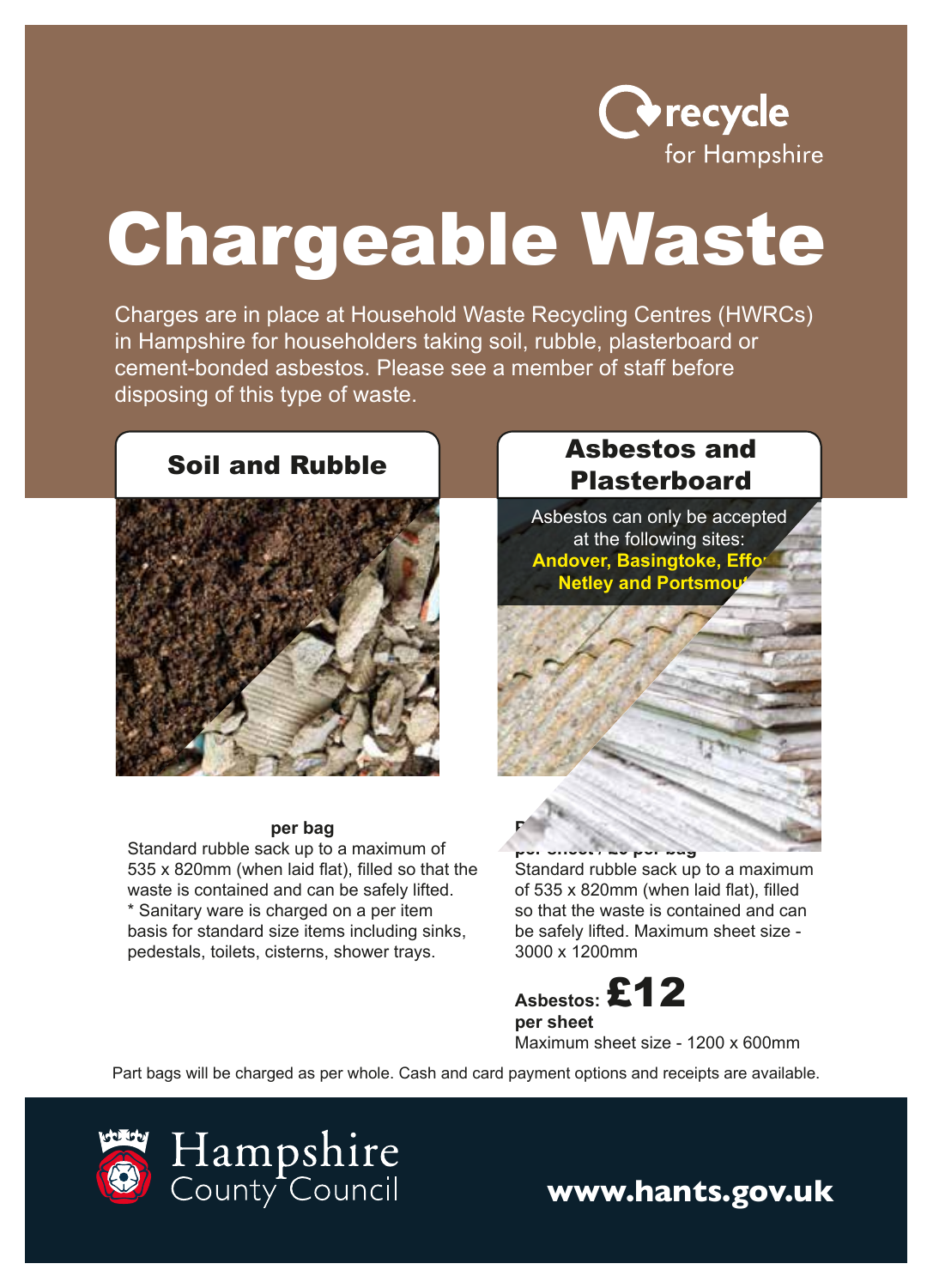# **Q. Why am I being charged?**

A. Soil, rubble, plasterboard and cement-bonded asbestos are classified as construction waste, not as household waste, and are expensive for the council to dispose of. Hampshire County Council recognises, however, that many householders carry out small DIY projects and applying a small charge allows HWRCs to continue accepting these discretionary types of waste. Charges are intended to cover the cost of disposal only and not to make a profit.

### **Q. Are the charges legal?**

A. Household waste is legally defined as waste arising from a domestic property, that is to say a building used wholly for the purposes of living accommodation. Paragraph 3 of Schedule 1 of the Controlled Waste (England and Wales) Regulations 2012 specifies that waste from "construction, improvement, repair, alteration or demolition works, including preparatory works" is to be treated as industrial waste. Industrial waste is not household waste and the County Council is not required to accept this material for disposal. In recognition of the fact that residents do create this type of waste, the County Council has decided to continue to offer a service, but to levy a charge to cover the cost of handling and disposal as is permitted under the legislation.

### **Q. Will I pay the same at other HWRCs?**

A. Yes. Standard charges are in place for the chargeable waste service at all of Hampshire's HWRCs.





**To find out more go to: <www.hants.gov.uk/recycling>**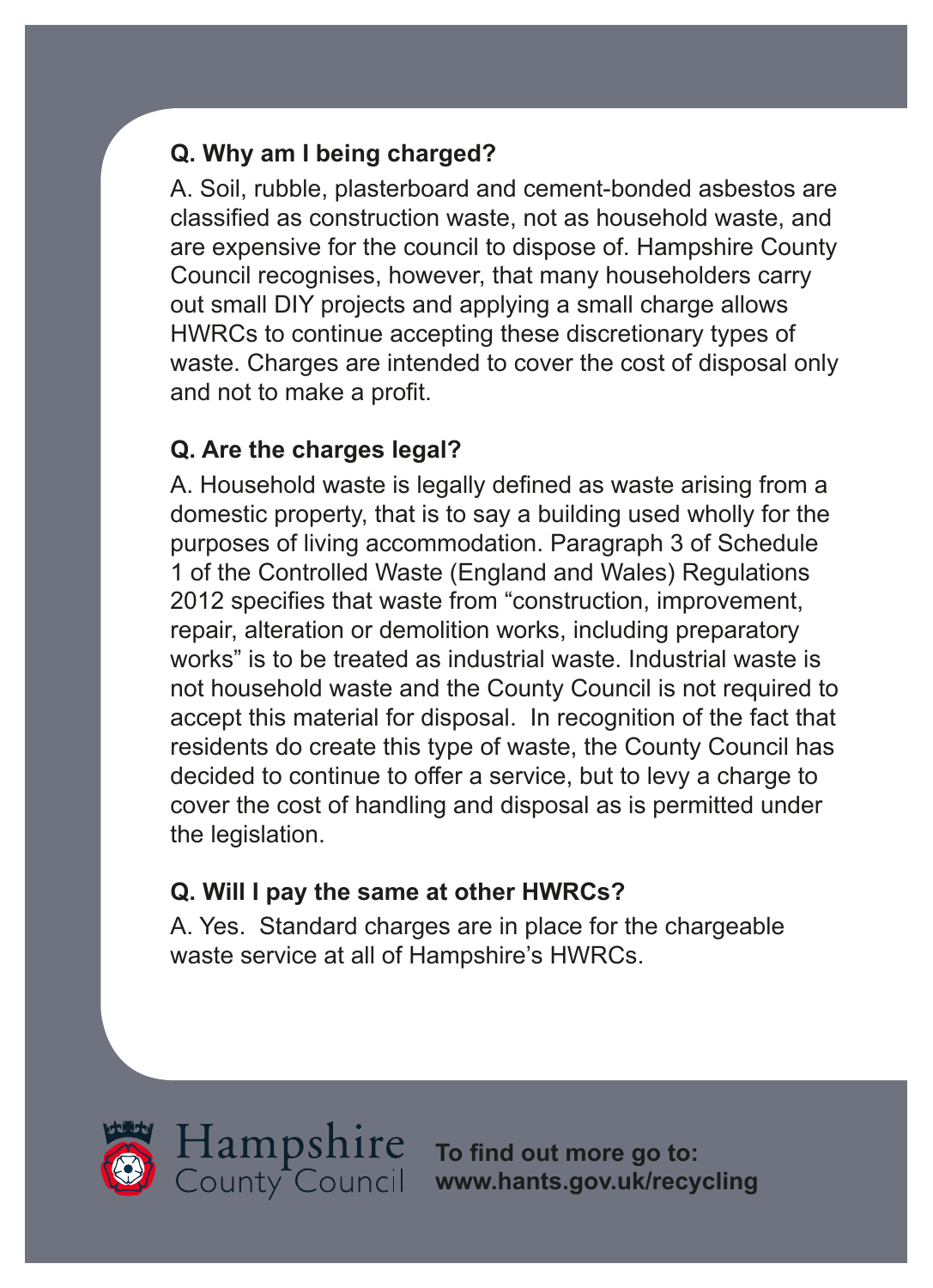### **Q. Will I be charged for other materials?**

A. There are no charges for residents bringing in their own household waste, such as green garden waste, recyclable materials or residual waste.

# **Q. What items will I be charged for?**

A. Soil, rubble, stone work, clay, bricks, concrete blocks, hardcore, slate, paving slabs, sand, plaster, cement and tiles. Ceramic bathroom units are charged on a per item basis for standard size items including sinks, pedestals, toilets, cisterns, shower trays, bidets. For example if you bring a basin, a pedestal, a toilet bowl and a toilet cistern, then there will be a charge for four individual items, totalling £10.00. Oversized items such as ceramic double bowl sinks, draining boards and large shower trays may be subject to an additional charge.

# **Q. Are there any special procedures for depositing asbestos?**

A. Cement-bonded asbestos is accepted at five specially licensed HWRCs (listed below). All whole sheets should be wrapped securely in plastic sheeting and transported whole. Small or broken pieces should be double bagged and securely sealed. Avoid breaking the material where possible. You must phone the HWRC in advance to pre-book acceptance or you may not be able to deposit your cement bonded asbestos. No other type of asbestos is accepted.

Andover - **01264 353438**  Basingstoke - **01256 352984**  Efford - **01590 671874**  Netley - **02380 403960**  Portsmouth - **02392 387015** 

**operated by WEOLIA**